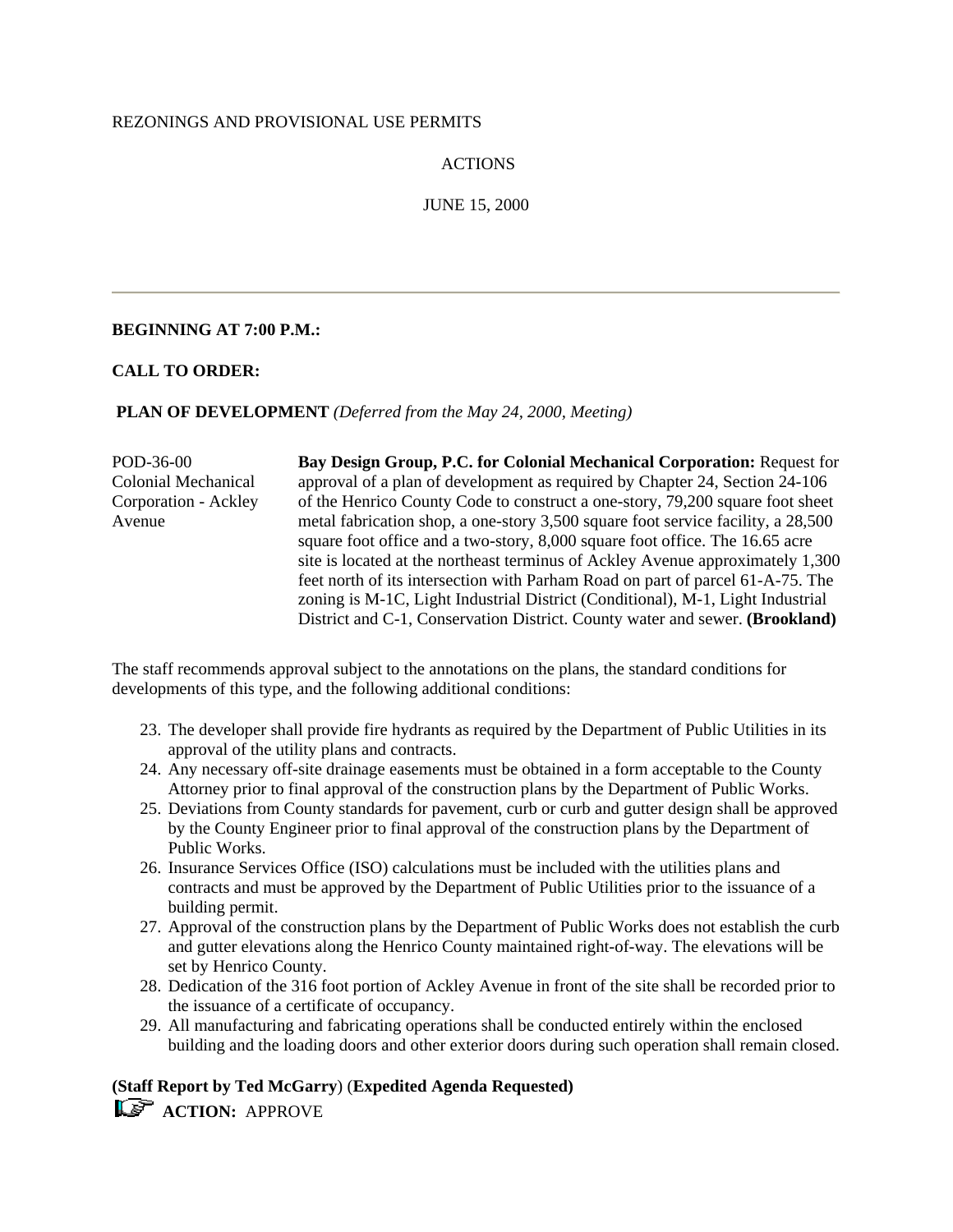## **WEST BROAD STREET/I-64 LAND USE STUDY:**

The Planning Commission will consider amendments to the 2010 Land Use Plan in the form of a new Recommended Land Use Plan for the West Broad Street/I-64 study area. The study area is generally comprised of the area bordered by West Broad Street, Three Chopt Road, Pump Road, and the Braeton Bay Apartments. **Staff – Mark Bittner.**

**ACTION: APPROVE** 

## **THREE CHOPT:**

C-38C-00 **Conway C. Miller:** Request to amend proffered conditions accepted with rezoning cases C-79C-87, C-44C-82, C-26C-82, on Parcel 59-A-28, containing 12.71 acres, located on the south line of West Broad Street (U. S. Route 250) at its intersection with West End Drive. The amendment is related to the uses that will be permitted on the property. The Land Use Plan recommends Commercial Concentration. **Staff – Eric Lawrence. Deferral requested to July 13, 2000.**

**LS** ACTION: DEFER 7/13/2000

C-39C-00 **Henry L. Wilton for Dickens Place LLC:** Request to conditionally rezone from A-1 Agricultural District, R-2C and R-2AC One Family Residence Districts (Conditional) to R-2C and R-2AC One Family Residence Districts (Conditional), R-5AC General Residence District (Conditional), and RTHC Residential Townhouse District (Conditional), Parcels 10-A-12, 13, 14, 14A, 14B, 16, 17A, 17B and 17C, containing approximately 72 acres, located on the west line of Shady Grove Road approximately 150' north of its intersection with Old Nuckols Road, approximately 300' south of its intersection with Nuckols Road and on the south line of Nuckols Road approximately 500' west of its intersection with Shady Grove Road. Residential uses are proposed. The R-2 District requires a minimum lot size of 18,000 square feet. The R-2A District requires a minimum lot size of 13,500 square feet. The R-5A District requires a minimum lot size of 5,625 square feet. The RTH District limits maximum density to 9 units per acre. The Land Use Plan recommends Suburban Residential 1, 1.0 to 2.4 units net density per acre, and Environmental Protection Area. **Staff – Mark Bittner. Deferral requested to July 13, 2000.**

## **ACTION:** DEFER 7/13/2000

C-40C-00 **William W. Johnson:** Request to conditionally rezone from A-1 Agricultural District to R-2AC One Family Residence District (Conditional), on Parcels 18-A-8, 9 and 10-A-17D containing 15.25 acres, located on the west line of Shady Grove Road at its intersection with Old Nuckols Road. A residential subdivision is proposed. The R-2A District requires a minimum lot size of 13,500 square feet. The Land Use Plan recommends Suburban Residential 1, 1.0 to 2.4 units net density per acre, and Environmental Protection Area. **Staff – Mark Bittner. Deferral requested to July 13, 2000**

**ACTION:** DEFER 7/13/2000

C-41C-00 **Glen Allen Community Church:** Request to conditionally rezone from R-2C One Family Residence District (Conditional) to O-2C Office District (Conditional), Part of Parcel 9-A-20, containing approximately 1.571 acres, located on the south line of Nuckols Road at its intersection with Wyndham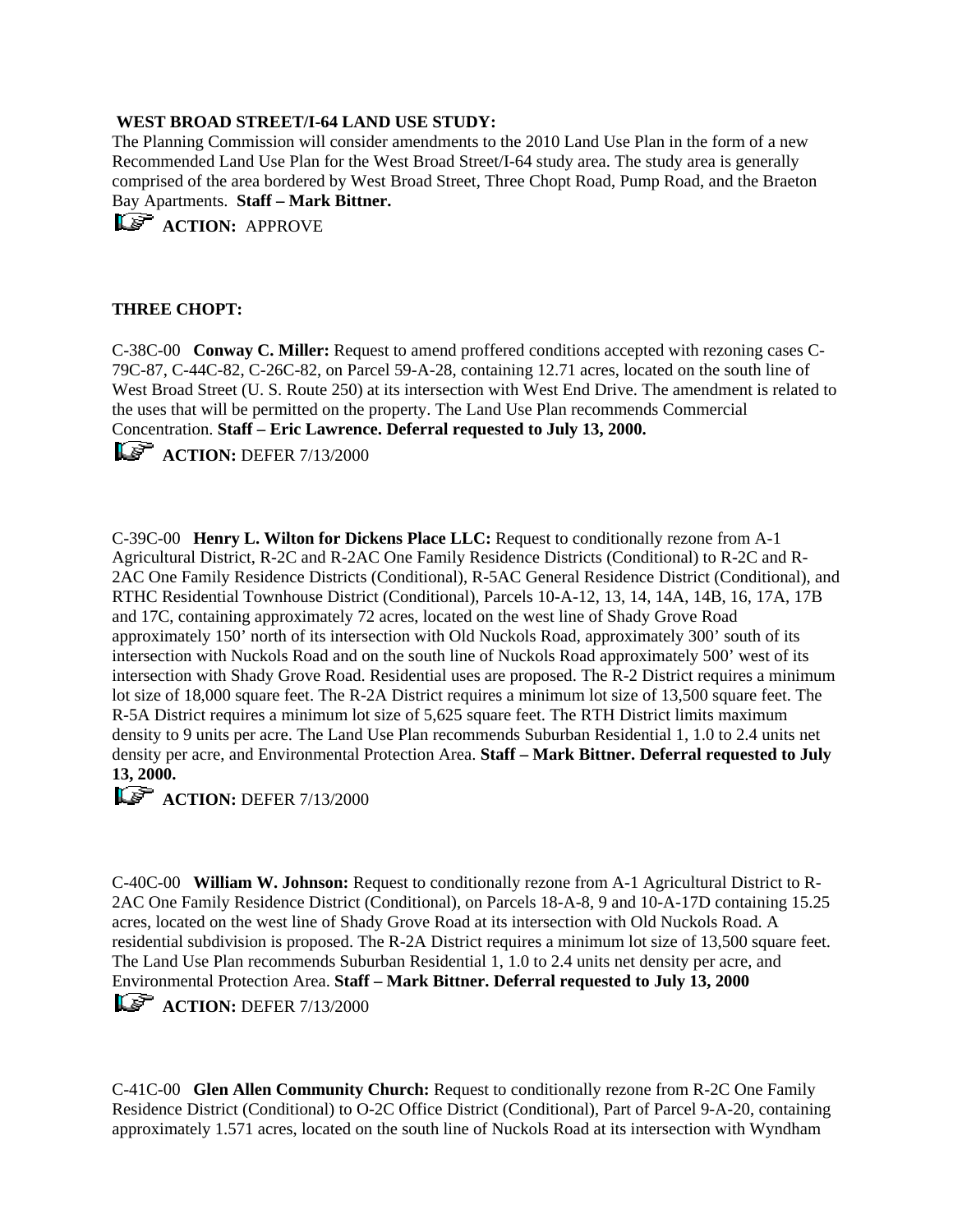Park Drive. A bank branch is proposed. The use will be controlled by proffered conditions and zoning ordinance regulations. The Land Use Plan recommends Suburban Residential 1, 1.0 to 2.4 units net density per acre, and Environmental Protection Area. **Staff – Eric Lawrence. Deferral requested to July 13, 2000**

**ACTION:** DEFER 7/13/2000

#### **VARINA:**

#### *Deferred from the March 9, 2000 Meeting*

C-73C-98 **W. A. Robins, et al, Redford 131, L.C., Edward M. Luck, Gerald A. Crigger:** Request to conditionally rezone from A-1 Agricultural District to R-3AC General Residence District (Conditional) Parcels 197-A-21A, 21B (part), 21C and 22 (part), Parcels 197-1-1-6 (part), 7 and 7A, and Parcels 197-4- A-1, 2 and 3, containing 58.214 acres, located on the north line of Portugee Road (beginning in the Capes of Portugee subdivision) approximately 280' east of the intersection of Portugee Road and Memorial Drive and on the east line of Memorial Drive (beginning in the Gaulding and Orange subdivision) approximately 1890' north of the intersection of Portugee Road and Memorial Drive. A single family subdivision is proposed. The applicant has proffered a maximum density of 2.8 units per acre. The Land Use Plan recommends Rural Residential, not exceeding 1.0 unit net density per acre, and Environmental Protection Area. The site is also in the Airport Safety Overlay District. **Staff – Eric Lawrence. Deferred requested to August 10, 2000**

**ACTION:** DEFER 8/10/2000

#### *Deferred from the April 13, 2000 Meeting:*

C-25C-00 **James W. Theobald for 7-Eleven Inc.:** Request to conditionally rezone from A-1 Agricultural District to B-2C Business District (Conditional), Parcel 162-A-43A, containing approximately 5.06 acres, located at the southwest intersection of S. Laburnum and Gay Avenues. Community retail is proposed. The use will be controlled by proffered conditions and zoning ordinance regulations. The Land Use Plan recommends Office. The site is also within the Airport Safety Overlay District. **Staff – Eric Lawrence. Deferral requested to September 14, 2000.**

**ACTION:** DEFER 9/14/2000

#### *Deferred from the May 11, 2000 Meeting:*

C-26C-00 **Gail L. Sailes for Gail & James L. Sailes:** Request to conditionally rezone from A-1 Agricultural District to R-2C One Family Residence District (Conditional), Parcel 202-A-20A, containing 3.87 acres, located on the east line of New Market Road, approximately 200 feet north of its intersection with Chatsworth Road. A single family residential subdivision is proposed. The applicant proffers no more than five lots to be developed on the property. The Land Use Plan recommends Suburban Residential 1, 1.0 to 2.4 units net density per acre. **Staff – Mark Bittner.**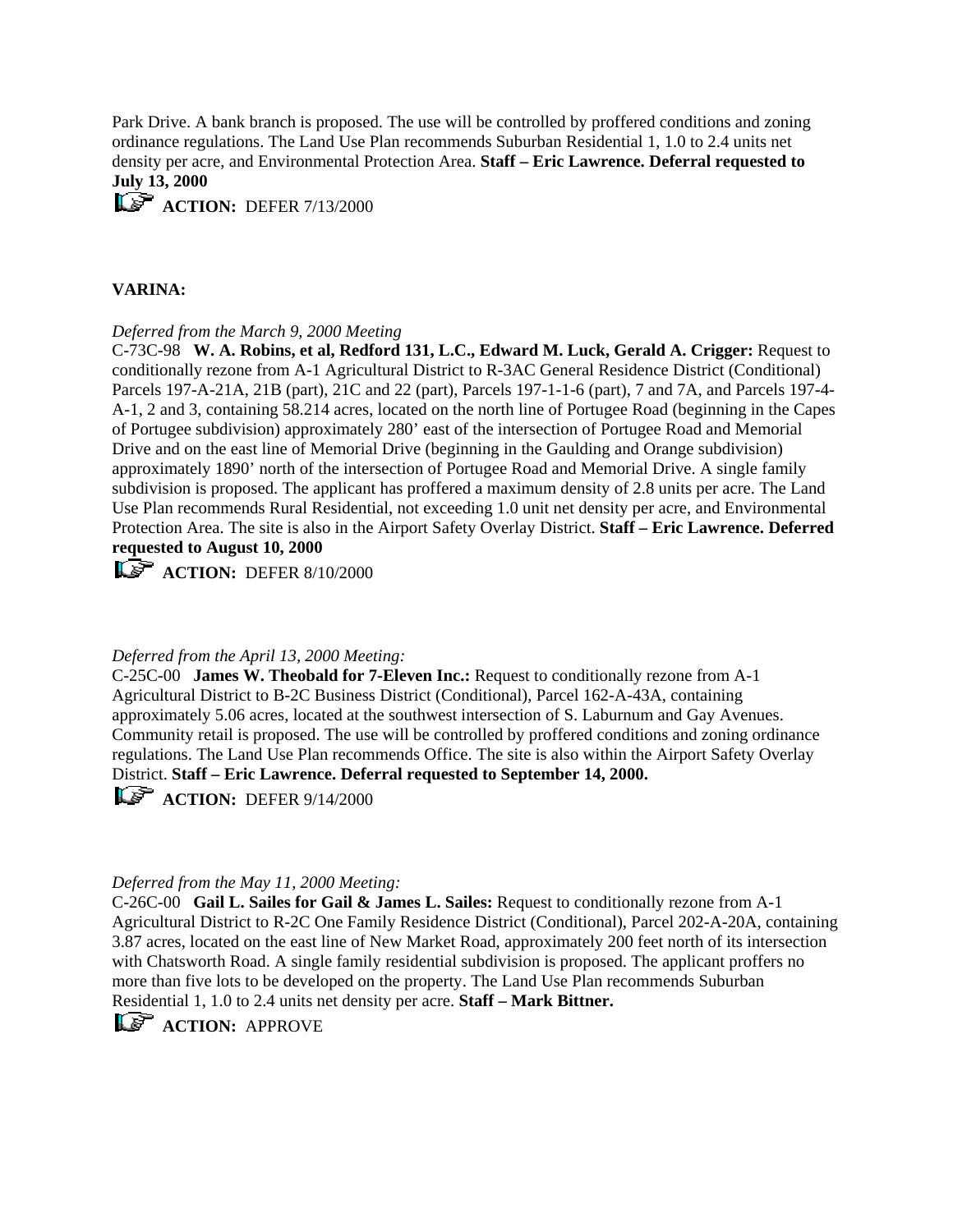C-43C-00 **Alan R. Kemp, Jr., AICP for Pendragon Development, LLC:** Request to amend proffered conditions accepted with rezoning case C-14C-93, on Parcel 238-A-38, containing 129.382 acres, located at the eastern terminus of Ruddy Duck Drive. The amendment is related to the buffer area. The Land Use Plan recommends Suburban Residential 1, 1.0 to 2.4 units net density per acre. The site is also in the Airport Safety Overlay District. **Staff – Jo Ann Hunter. Expedited Agenda Requested ACTION: APPROVE** 

C-44C-00 **Alvin S. Mistr, Jr.:** Request to amend proffered conditions accepted with rezoning case C-25C-95, on Parcels 192-A-42B, 43, 43A, 192-12-A-1 thru 7, 20, 22, 26, 27; Part of Parcels 192-12-A-21, 23 thru 25 containing approximately 13.8 acres, located on the south line of Darbytown Road at Jahodi Lane. The amendment is related to the percentage of ranchers allowed. The Land Use Plan recommends Suburban Residential 1, 1.0 to 2.4 units net density per acre. The site is also in the Airport Safety Overlay District. **Staff – Elizabeth Via.**

**ACTION: DENY** 

## **BEGINNING AT 8:30 P.M.:**

C-45C-00 **Glenn E. Ayers for Mark T. Motley:** Request to amend proffered conditions accepted with rezoning case C-38C-89, on Parcel 165-A-12B, containing 45.64 acres, located on the north line of Old Williamsburg Road at its intersection with Whiteside Road. The amendment would allow a vehicle and equipment auction house. The Land Use Plan recommends Planned Industrial. The site is also in the Airport Safety Overlay District. **Staff – Elizabeth Via.**

**ACTION: APPROVE** 

C-46C-00 **Laraine Isaac for H. W. Owens, Inc.:** Request to conditionally rezone from A-1 Agricultural District to R-3C One Family Residence District (Conditional), Parcel 164-A-42, containing 5.97 acres, located at the eastern terminus of Howard Street. The R-3 District requires a minimum lot size of 11,000 square feet. The Land Use Plan recommends Urban Residential, 3.4 to 6.8 units net density per acre, and Environmental Protection Area. The site is also in the Airport Safety Overlay District. **Staff – Lee Householder.**

# **ACTION: DENY**

C-47C-00 **James W. Theobald for Payne 13, L.C. and Redford 131, L.C.:** Request to conditionally rezone from A-1 Agricultural District to M-1C Light Industrial District (Conditional), part of Parcels 186- A-23 and 24, and 197-A-22A, containing 103.8 acres, located on the west line of Technology Boulevard approximately 1,280' south of Memorial Drive. The use will be controlled by proffered conditions and zoning ordinance regulations. The Land Use Plan recommends Rural Residential, not exceeding 1.0 unit net density per acre, and Environmental Protection Area. The site is also in the Airport Safety Overlay District. **Staff – Eric Lawrence.**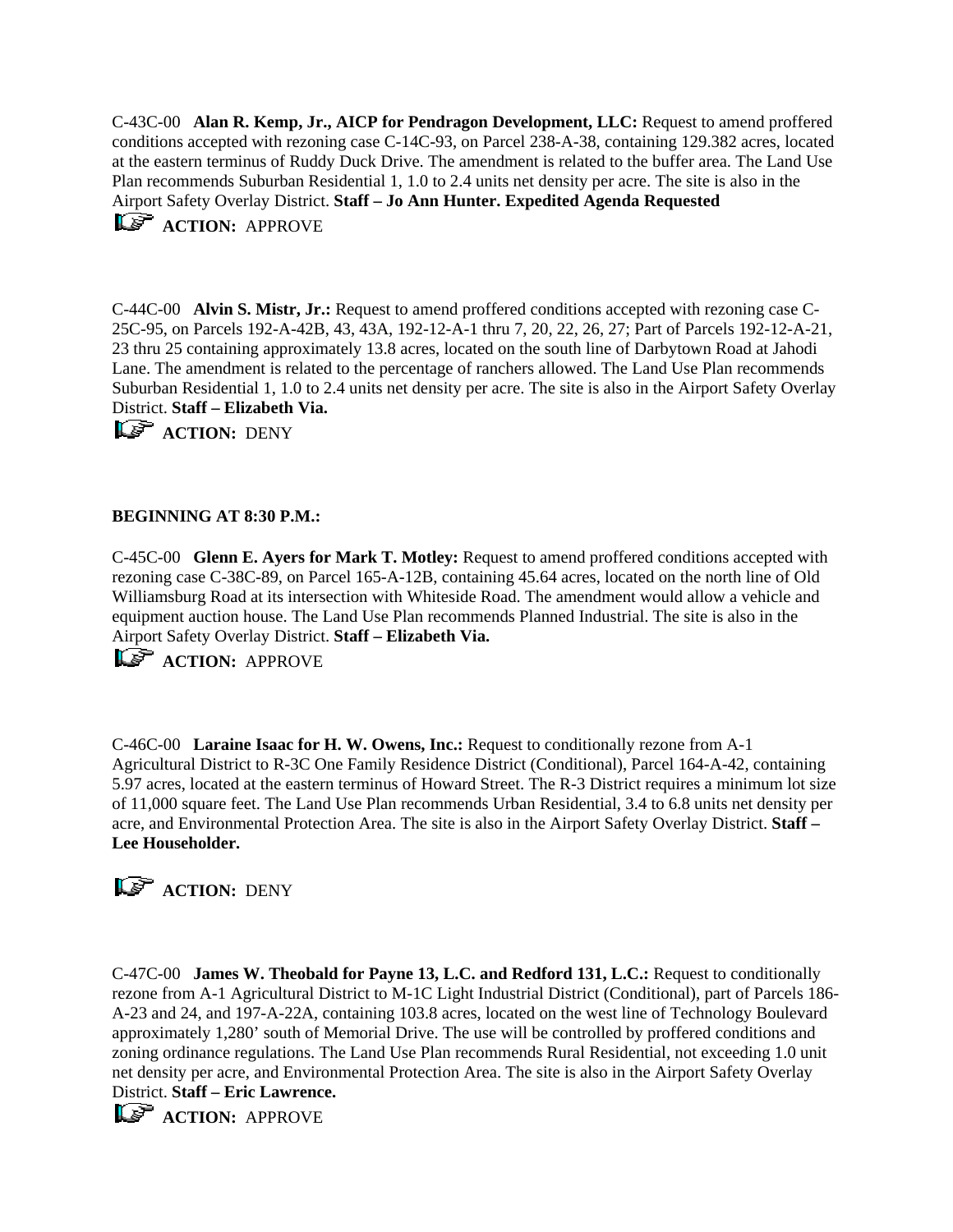## **BROOKLAND:**

#### *Deferred from the May 11, 2000 Meeting*

C-36C-00 **Gloria L. Freye for McDonald's Corp.:** Request to conditionally rezone from R-3 One Family Residence District to O-2C Office District (Conditional) and B-2C Business District (Conditional), Parcels 61-A-2 and 31, containing 2.046 acres, located on the west line of Staples Mill Road approximately 160 feet north of Parham Road and on the north line of Parham Road approximately 170 feet west of Staples Mill Road (U. S. Route 33). A fast food restaurant with drive through is proposed. The use will be controlled by proffered conditions and zoning ordinance regulations. The Land Use Plan recommends Office. **Staff – Mark Bittner. Deferral requested to July 13, 2000. ACTION:** DEFER 7/13/2000

## **FAIRFIELD**:

#### *Deferred from the March 9, 2000 Meeting:*

C-65C-99 **Steven and Dody Tribble and Charles W. Sanders, Jr. and J. Sanders:** Request to conditionally rezone from B-3C Business District (Conditional) and R-4 One Family Residence District to B-3C Business District (Conditional), Parcels 52-A-55 and 56 and part of Parcels 52-A-53 and 54A, containing 1.5706 acres, located on the west line of Mountain Road approximately 275 feet north of its intersection with North Run Road. Any permitted B-1 use, B-3 Office/Warehouse and Overnight Respite Care for Adults are proposed. The use will be controlled by zoning ordinance regulations and proffered conditions. The Land Use Plan recommends Commercial Arterial and Suburban Residential 2, 2.4 to 3.4 units net density per acre. **Staff - Mark Bittner. Deferral requested to July 13, 2000**

**ACTION:** DEFER 7/13/2000

#### **TUCKAHOE:**

C-42C-00 **Martin P. Beifield & Ina Ginsberg:** Request to amend proffered conditions accepted with rezoning case C-72C-89, on Parcel 99-14-A-1, containing 0.31 acre, located at the northeast intersection of Gaslight Drive and Gaslight Court and the southeast intersection of Derbyshire Road and Gaslight Drive in the Gaslight subdivision. The amendment is related to a change in the roofing material. The Land Use Plan recommends Suburban Residential 1, 1.0 to 2.4 units net density per acre. **Staff – Lee Householder. Expedited Agenda Requested**

**ACTION: APPROVE** 

P-5-00 **Gloria L. Freye for Triton PCS, Inc:** Request for a provisional use permit in accordance with Sections 24-95(a) and 24-122.1 of Chapter 24 of the County Code in order to allow an existing temporary 85' wooden telecommunications pole to remain on part of Parcel 89-A-44, containing 225 square feet, located at 1311 Gaskins Road. The site is zoned R-3 One Family Residence District. **Staff – Jo Ann Hunter. Expedited Agenda Requested**